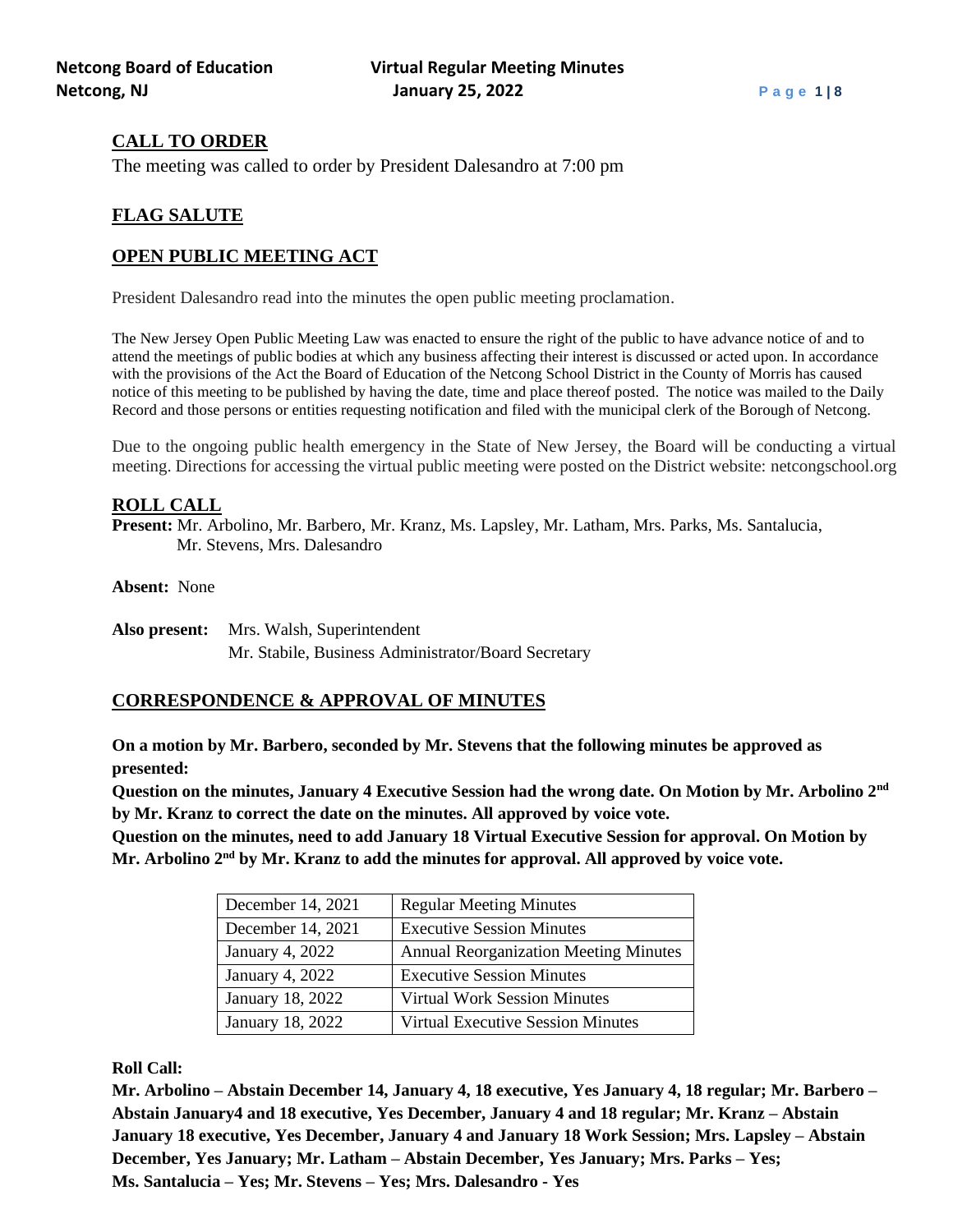# **PRESIDENT'S COMMENTS**

President Dalesandro stated that January 2022 is School Board Recognition Month and in honor of that the Netcong Township Council passed the following resolution at their January 13<sup>th</sup> meeting and asked that Mrs. Walsh read it.

WHEREAS, The New Jersey School Boards Association has declared January 2022 to be School Board Recognition Month, a time when all residents can acknowledge the contributions made by our local school board members; and

WHEREAS, The Netcong Board of Education is one of 580 local school boards in New Jersey, which sets policies and oversees operations for public school districts; and

WHERAS, The Netcong Board of Education embraces the goal of high-quality education for all New Jersey public school students; and

WHEREAS, New Jersey's local school boards help determine the educational goals for approximately 1.4 million children in pre-kindergarten through 12th grade; and

WHEREAS, New Jersey's 5,000 local school board members, who receive no remuneration for their services, act as advocates for public school students as they work with administrators, teachers and parents for the betterment of public education; and

WHEREAS, School boards strive to provide the resources necessary to meet the needs of all students, including those with special needs; and

WHEREAS, Boards of education provide accountability to the public; they communicate the needs of the school district to the public; and they convey to school administrators the public's expectations for the schools; and

WHEREAS, New Jersey can take pride in its schools, which rank among the nation's best in key achievement indicators such as the National Assessment of Educational Progress scores, and the preparation for college through advanced placement offerings and SAT assessments; Now, therefore, be it

RESOLVED, that the Netcong Board of Education, does hereby recognize the services of local school board members throughout New Jersey as we join communities statewide in observing January 2022 as SCHOOL BOARD RECOGNITION MONTH; and be it further

RESOLVED, that the Netcong Board of Education urges all New Jersey citizens to work with their local boards of education and public school staffs toward the advancement of our children's education.

President Dalesandro thanked all the members for their commitment to the Board of Education.

# **SUPERINTENDENT'S COMMENTS**

- o 5<sup>th</sup> Grade Letter Writing Campaign introduced Ms. Costello explained how the writing campaign started. Several students spoke about their experience which was very positive.
- o Fire Drill was held on December 13, 2021 at 1:17 am with a duration of 6 minutes
- o School Safety Data Submission Report resolution to approve, gave update on the HIB investigations
- $\circ$  District Goals Update reviewed the goals which was the result of the Strategic Plan
- o American Rescue Plan Presentation required to discuss on how the district is spending the funds and what programs are being implemented
- o Start Strong Presentation
- $\circ$  Mid-Year Budget Review Mr. Stabile and I attended a with the County Superintendent and the County Business Official and that this is something that is in statute.
- o Thank the board members for their services to the Board.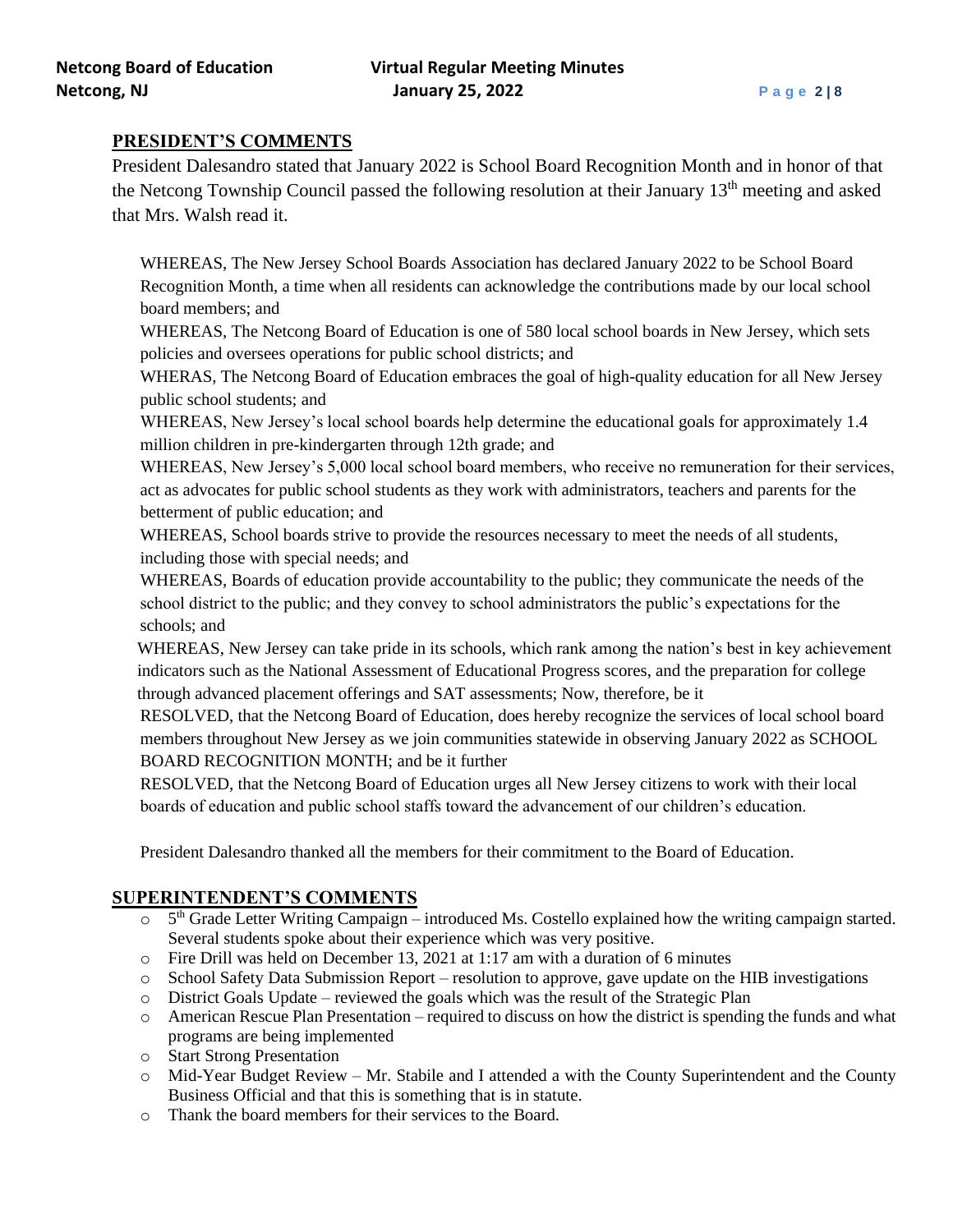## **SCHOOL BUSINESS ADMINISTRATOR / BOARD SECRETARY COMMENTS**

Items on tonight's agenda.

Pre-construction meeting for Music Room, four contractors were present. Bid opening February 16<sup>th</sup> Eight new cafeteria finally arrived

The 3 door refrigerator stopped working which resulted in a loss of \$1,300 worth of food. Insurance claim was filed. Deductible is \$1,000. The unit is 20 years old and will need to be replaced

## **HEARING OF CITIZENS ON AGENDA ITEMS ONLY**

**On a motion by Mr. Barbero, seconded by Mr. Stevens to open the hearing of citizens on agenda items only. Approved by voice vote. All in favor.**

*Public is invited to address the Board with any questions, comments or concerns. The Board requests that the individual address the Board, giving name and address, and asks that all remarks be directed to the Chair. The public portion shall be limited to thirty minutes with a five-minute time limit on each participant. The Board wishes to remind all attendees at its meeting that while it subscribed without reservation to the principle of keeping the public completely informed, by policy it cannot allow public discussion of personnel matters. If a matter concerning the staff of the Netcong Public School is of interest or concern, the matter would be referred to the Superintendent or the Board of Education, either by telephone or letter.*

#### **No one wishing to be heard.**

**On a motion by Mr. Barbero, seconded by Mr. Kranz to close the hearing of citizens on agenda items only. Approved by voice vote. All in favor.**

**OLD BUSINESS NONE**

## **COMMITTEE REPORTS**

#### ➢ **Governance, Policy and Finance**

### **On a motion by Mr. Stevens, seconded by Mr. Kranz that resolutions #1-16 be approved as presented:**

- 1. Be it resolved that the Netcong Board of Education, upon the recommendation of the Superintendent, hereby approves the December 23, 2021 payroll in the amount of \$184,451.85
- 2. Be it resolved that the Netcong Board of Education, upon the recommendation of the Superintendent, hereby approves the January 14, 2022 payroll in the amount of \$181,832.41
- 3. Be it resolved that the Netcong Board of Education, upon the recommendation of the Superintendent, hereby approves the bills list from December 15, 2021 through January 25, 2022 in the amount of \$616,534.11
- 4. Be it resolved that the Netcong Board of Education, upon the recommendation of the Superintendent, hereby accepts the following December 31, 2021 Financial Reports. The Board Secretary's monthly certification, as attached, pursuant to N.J.A.C. 6:20-2.12(d) that as of December 31, 2021 no line item account has encumbrances and expenditures, which in total exceed the line item appropriation in violation of N.J.S.A. 18A-22-8 and 18A-22-8.1. Pursuant to N.J.A.C. 6A:23A-16.10 the Netcong Board of Education, after review of the Board Secretary's and Treasurer's monthly financial reports certify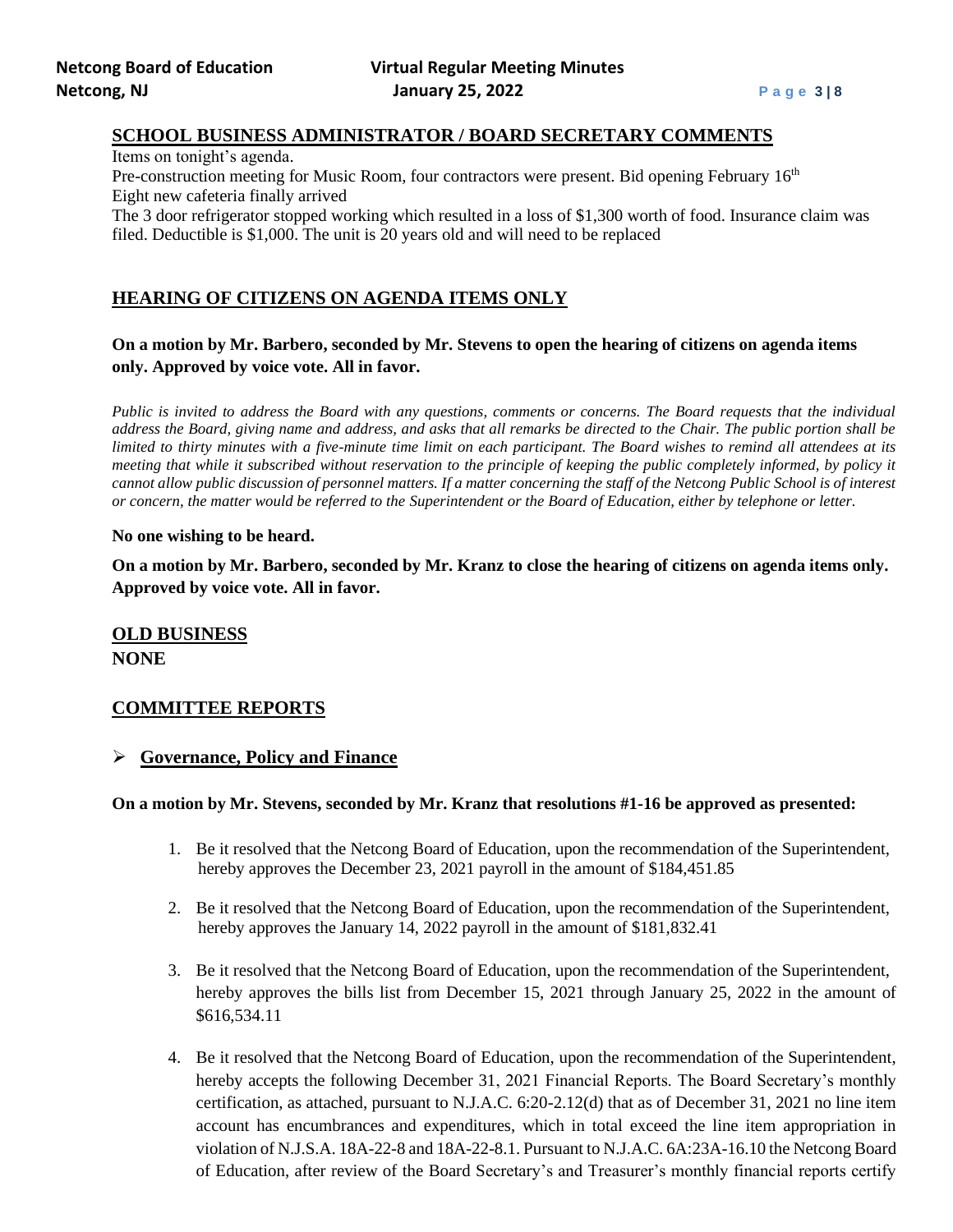# **Netcong Board of Education Virtual Regular Meeting Minutes Netcong, NJ January 25, 2022 P a g e 4 | 8**

that as of December 31, 2021 and upon consultation with the appropriate district officials, to the best of our knowledge, no major account or fund has been over expended in violation of N.J.A.C. 6A:23- 2.2 and that sufficient funds are available to meet the district's financial obligations for the remainder of the fiscal year.

- 5. Be it resolved that the Netcong Board of Education, upon the recommendation of the Superintendent, hereby approves the Transfers Reports for the month of December 2021.
- 6. Be it resolved that the Netcong Board of Education, upon the recommendation of the Superintendent, hereby approves student # 33121499 be permitted to finish third grade in the Netcong School District per Board of Education Policy # 5111- Eligibility of Resident/Nonresident Pupils.
- 7. Be it resolved that the Netcong Board of Education, upon the recommendation of the Superintendent, hereby accepts the donation of a Chemistry/Science kit from the Hathaway family.
- 8. Be it resolved that the Netcong Board of Education, upon the recommendation of the Superintendent, hereby accepts the donation of \$1,000 of classroom materials from Adopt-A-Classroom. Materials will be chosen by the new  $4<sup>th</sup>$  grade teacher, Mrs. Meudt.
- 9. Be it resolved that the Netcong Board of Education, upon the recommendation of the Superintendent, hereby accepts the donation of \$50 gift card from RoNetco Supermarkets/ShopRite. Donation made toward Yearbook activities in lieu of advertising.
- 10. Be it resolved that the Netcong Board of Education, upon the recommendation of the Superintendent, hereby approves the 5<sup>th</sup> Grade 1000<sup>th</sup> Day of School fundraiser for staff and students taking place February 4, 2022 through April 1, 2022. All proceeds will go to the Netcong VFW Post 2347.
- 11. Be it resolved that the Netcong Board of Education, upon the recommendation of the Superintendent, hereby approves the FIRST READING of the following Policies and/or Regulations:

| <b>Policy/Regulations</b> |      | <b>Title</b>                                       | <b>Type</b> |
|---------------------------|------|----------------------------------------------------|-------------|
| a. Policy                 | 0155 | Board Committees/Committee of Revised<br>the Whole |             |
| b. Policy                 | 0164 | <b>Conduct of Board Meeting</b>                    | Revised     |

- 12. Be it resolved that the Netcong Board of Education, upon the recommendation of the Superintendent, hereby approves the Shared Services Agreement with Mt. Arlington Public Schools. for custodial services from January 1, 2022 through June 30, 2022.
- 13. Be it resolved that the Netcong Board of Education, upon the recommendation of the Superintendent, hereby approves the sidebar agreement for the 2019-2022 contract with the Netcong Teachers Association effective August 31, 2021**.**
- 14. Be it resolved that the Netcong Board of Education, upon the recommendation of the Superintendent, hereby approves the authorization for a Request for Proposal (RFP) for a Food Service Management contract for the July 1, 2022- June 30, 2023 school year.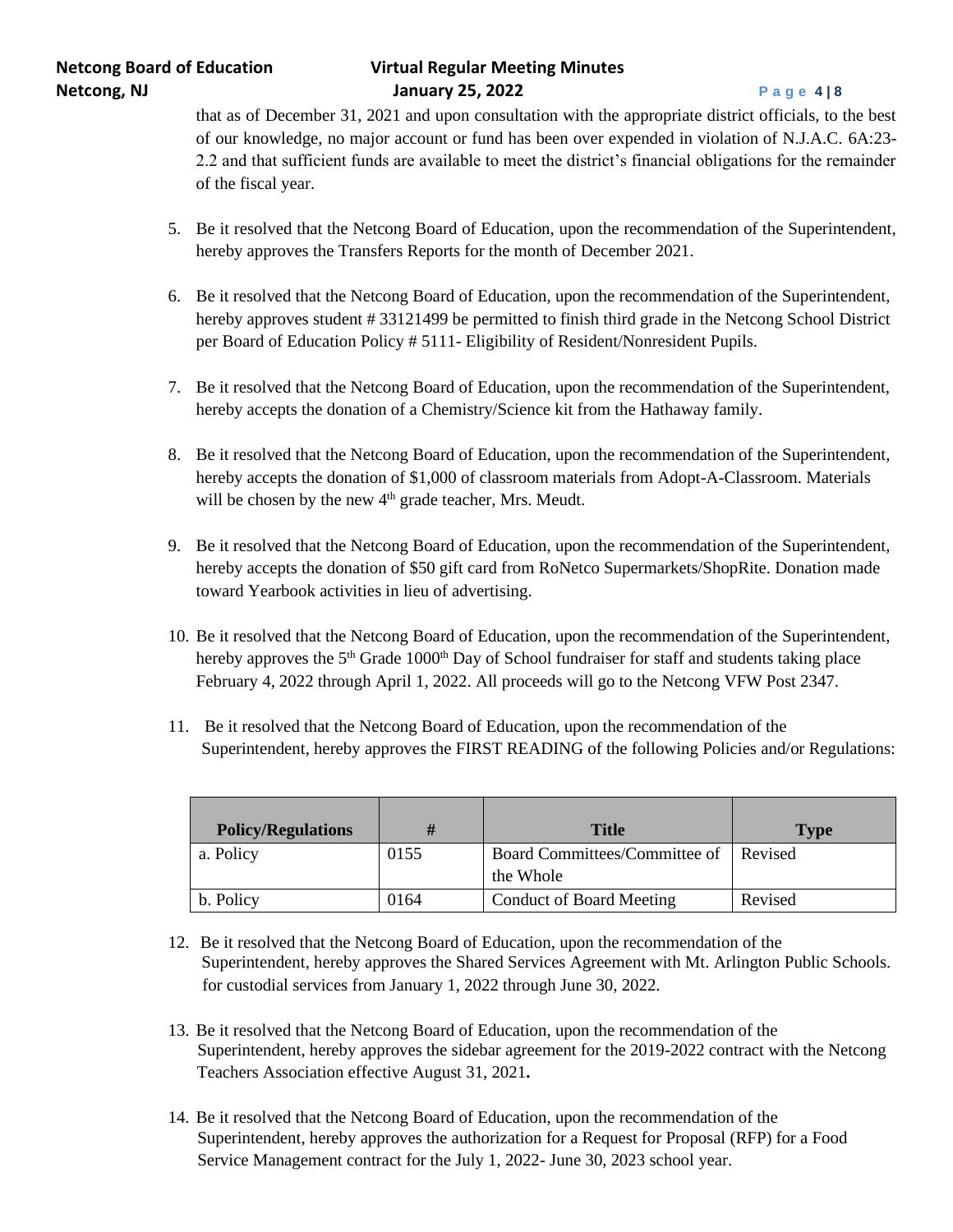# **Netcong Board of Education Virtual Regular Meeting Minutes Netcong, NJ January 25, 2022 P a g e 5 | 8**

- 15. Be it resolved that the Netcong Board of Education, upon the recommendation of the Superintendent, hereby approves Bullaro Landscaping for sidewalk snow removal and salting for the December 1, 2021- June 30,2022 school year.
- 16. Be it resolved that the Netcong Board of Education, upon the recommendation of the Superintendent, hereby approves two members of the Lenape Valley Regional High School National Honor Society to conduct a drive to collect supplies to benefit the music and art programs at Netcong Elementary School from January 26, 2022 – February 28, 2022.

### **Roll Call**

**Mr. Arbolino – Abstain 1-5, 13, Yes 6-12, 14-16; Mr. Barbero – Yes 4-12, 14-16, Abstain 1-3, 13; Mr. Kranz – Yes 1-12, 14-16, Abstain 13; Mrs. Lapsley – Yes; Mr. Latham – Yes; Mrs. Parks – Yes; Ms. Santalucia – Yes to all, Abstain to Ck# 01376; Mr. Stevens – Yes; Mrs. Dalesandro – Yes**

## ➢ **Curriculum/Instruction**

### **On a motion by Ms. Santalucia, seconded by Mr. Kranz that resolutions #1-5 be approved as presented:**

1. Be it resolved that the Netcong Board of Education, upon the recommendation of the Superintendent, hereby approves the following Professional Development:

| <b>Date</b>    | <b>Name</b>     | <b>Workshop/Conference</b>  | <b>Location</b>      | Cost                               |
|----------------|-----------------|-----------------------------|----------------------|------------------------------------|
| a. $4/8/22$    | Kurt Ceresnak   | 2022 Education Career Fair  | William              | Registration - \$125               |
|                | Mark Fiedorczyk |                             | Paterson             | Mileage $-$ not requested          |
|                |                 |                             | University           |                                    |
| b. Self-paced  | Joanna Goodwin  | Teaching with Manipulatives | Online               | Registration - \$110               |
|                |                 |                             |                      | Mileage – Virtual                  |
| c. $7/13/22 -$ | Kurt Ceresnak   | National Principal's        | Louisville, KY       | Registration $-$ \$835 (Title IIA) |
| 7/17/22        |                 | Conference as Presenter and |                      | $Airfare - $761.20$ (Gen Fund)     |
|                |                 | Attendee                    |                      | Hotel - \$914.63 (Gen Fund)        |
|                |                 |                             |                      | $M\&I\&I $ = \$288 (Gen Fund)      |
| $d.7/13/22 -$  | Kathleen Walsh  | National Principal's        | Louisville, KY       | Registration - \$1140 Title IIA    |
| 7/17/22        |                 | Conference as Presenter and |                      | Airfare $-$ \$637.20 (Gen Fund)    |
|                |                 | Attendee                    |                      | $Hotel - $914.63$ (Gen Fund)       |
|                |                 |                             |                      | M & IE - \$288 (Gen Fund)          |
| $e.3/20/22 -$  | Paul Stabile    | NJ School Buildings $&$     | <b>Atlantic City</b> | Registration - \$300.00            |
| 3/23/22        |                 | Grounds Association         |                      | Hotel, Mileage, Tolls, M&IE -      |
|                |                 | Conference                  |                      | \$641                              |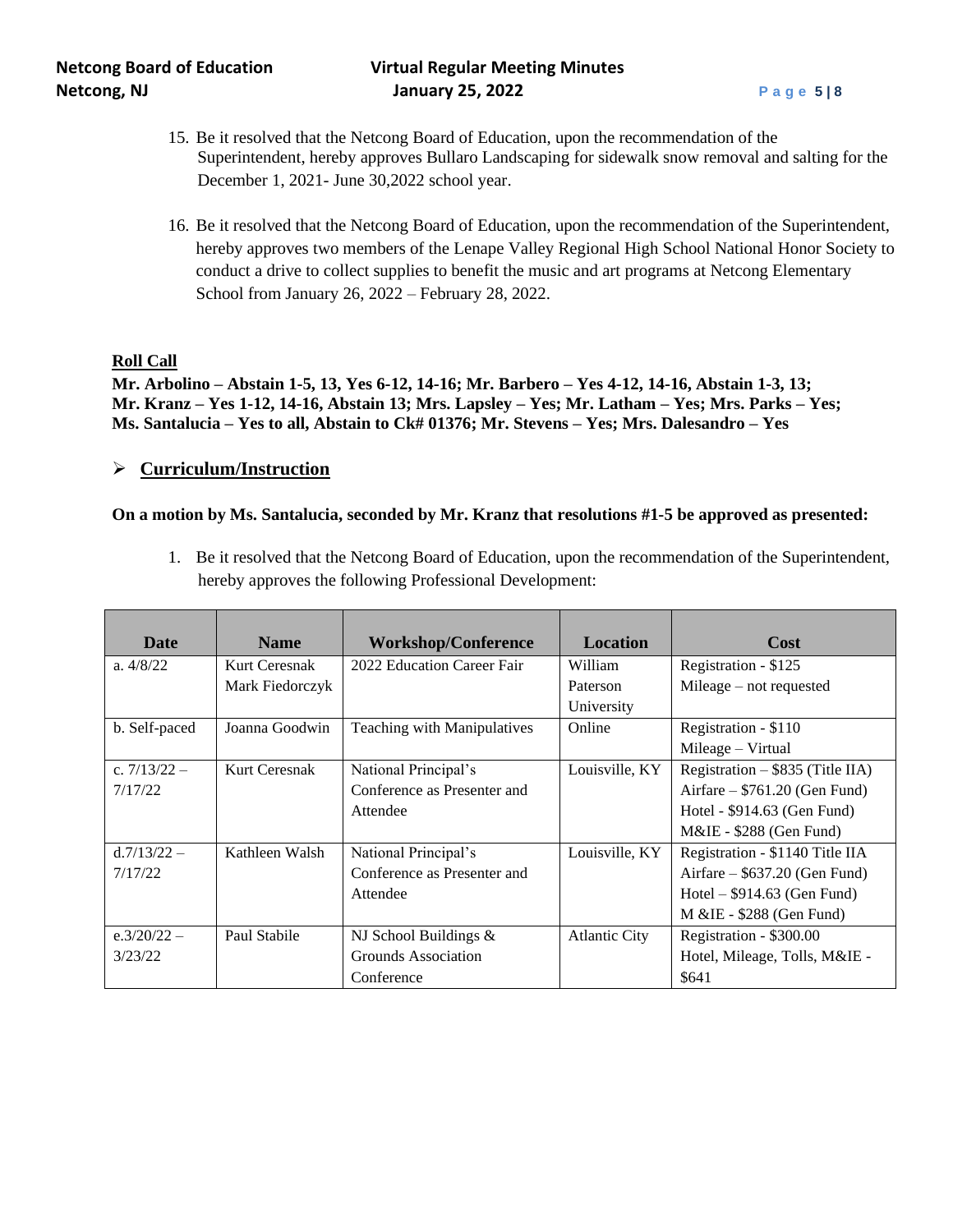# **Netcong Board of Education Virtual Regular Meeting Minutes Netcong, NJ January 25, 2022 P a g e 6 | 8**

2. Be it resolved that the Netcong Board of Education, upon the recommendation of the Superintendent, hereby approves the following Field Trips for the 2021-2022 school year:

| <b>Date</b>  | <b>Name of Field</b>        | <b>Location</b>        | Grade           | <b>Chaperone</b> | <b>Cost</b>                |
|--------------|-----------------------------|------------------------|-----------------|------------------|----------------------------|
|              | <b>Trip</b>                 |                        |                 |                  |                            |
| a. $2/23/22$ | 8 <sup>th</sup> Grade LVRHS | <b>LVRHS</b>           | 8 <sup>th</sup> | K. Ceresnak      | No cost to district;       |
| (snow date - | <b>Visit</b>                | Stanhope, NJ           |                 | T. Newcomer      | Transportation provided by |
| 2/24/22      | Time: TBD                   |                        |                 | D. Sandrue       | <b>LVRHS</b>               |
| b.6/2/22     | NJ Lakes                    | <b>Hopatcong State</b> | 4 <sup>th</sup> | J. Cinotti       | No cost to district;       |
|              |                             | Park/Lake              |                 | J. Meudt         | Transportation – TBD and   |
|              |                             | Musconetcong           |                 | L. Fersch        | to be paid out of Title I  |
|              |                             |                        |                 |                  | Funds                      |

3. Be it resolved that the Netcong Board of Education, upon the recommendation of the Superintendent, hereby approves the graduate course tuition reimbursement, upon successful completion of course work, for the following staff member for the Spring 2022 semester:

| <b>Name</b> | Course                  | <b>Location</b> | <b>Semester</b> | <b>Reimbursement</b>              |
|-------------|-------------------------|-----------------|-----------------|-----------------------------------|
| a. S. Cryan | EAD 530 Improving       | Grand Canyon    | $2/3/22 -$      | 3 credits $\omega$ \$572/credit = |
|             | Teacher Performance and | University      | 3/16/22         | \$1716.00                         |
|             | Self-efficacy           |                 |                 |                                   |

- 4. Be it resolved that the Netcong Board of Education hereby affirms the Superintendent's finding of school year 2021-2022 HIB #21-22-04.
- 5. Be it resolved that the Netcong Board of Education, upon the recommendation of the Superintendent, hereby approves submission of the Student Safety Data Submission Report for the September 1, 2021 to December 31, 2021 reporting period as required by the NJDOE.

## **Roll Call**

**Mr. Arbolino – Yes 1-3, 5 Abstain 4; Mr. Barbero – Yes 1 a-c, e 2-5 Abstain 1d; Mr. Kranz – Yes; Mrs. Lapsley – Yes; Mr. Latham – Yes; Mrs. Parks – Yes; Ms. Santalucia – Yes; Mr. Stevens – Yes; Mrs. Dalesandro – Yes**

# ➢ **Personnel**

# **On a motion by Mr. Kranz, seconded by Mr. Stevens that resolutions #1-5 be approved as presented:**

- 1. Be it resolved that the Netcong Board of Education, upon the recommendation of the Superintendent, hereby approves the hiring of Summer Luciani as a Permanent Substitute Teacher, for January 25, 2021- June 30, 2022, at the rate of \$125 per day for a maximum of 4 days per week, pending an Office of Student Protection background check and NJ Substitute Certification approval.
- 2. Be it resolved that the Netcong Board of Education, upon the recommendation of the Superintendent, hereby approves Darrell Sandrue for short- term Home Instruction for student # 32621078 from January 3, 2022 through January 7, 2022 at a rate of \$35/hour.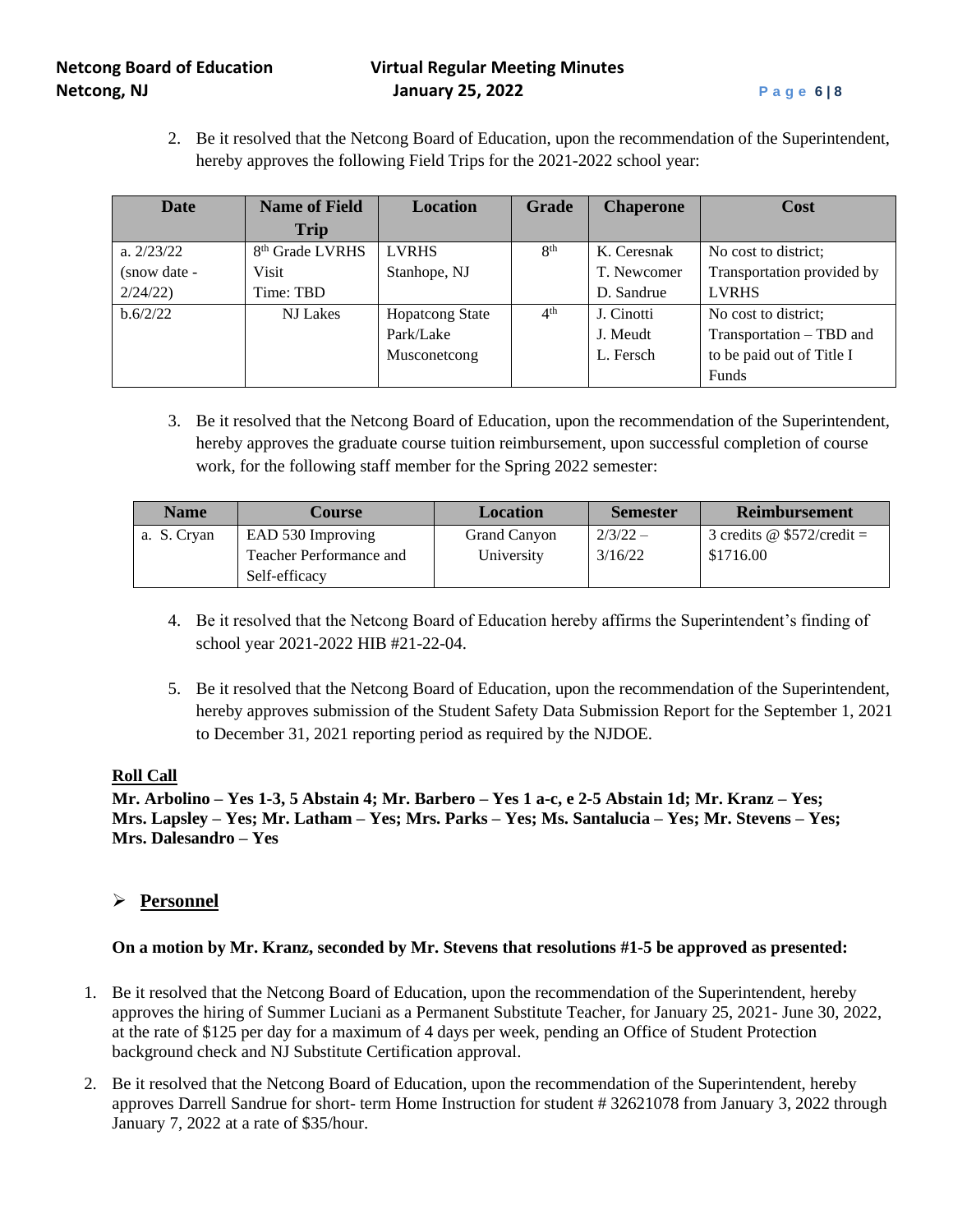- 3. Be it resolved that the Netcong Board of Education, upon the recommendation of the Superintendent, hereby approves the medical leave, under FMLA, of employee #2046 effective March 8, 2022 through April 25, 2022. The employee will utilize 28 accumulated sick days.
- 4. Be it resolved that the Netcong Board of Education, upon the recommendation of the Superintendent, hereby approves Doris Molina to complete 30 hours of classroom observation in 1<sup>st</sup> and 2<sup>nd</sup> grade classrooms to fulfill her college field observation requirement.
- 5. Be it resolved that the Netcong Board of Education, upon the recommendation of the Superintendent, hereby approves Vanessa Hidalgo as a part-time Paraprofessional for a fixed term beginning on or about January 26, 2022, through June 30, 2022 at a rate of \$15.00/hour, pending approval from the Office of Student Protection.

## **Roll Call**

**Mr. Arbolino – Yes; Mr. Barbero – Yes; Mr. Kranz – Yes; Mrs. Lapsley – Yes; Mr. Latham – Yes; Mrs. Parks – Yes; Ms. Santalucia – Yes; Mr. Stevens – Yes; Mrs. Dalesandro – Yes**

➢ **Facilities and Operations** - no resolutions

Mr. Stabile stated that during the pre-bid meeting, the architect mentioned the location of the duct work and where the vent would be installed. The concern was that it would be installed within the graduation stairs. It was discussed on finding an alternate location which would above the window in room 102. This would be an additional alternate in the bid.

# **LIAISONS REPORT**

- **a.** Netcong Educational Foundation Meeting held on January  $10<sup>th</sup>$ , was a good meeting. Looking to do another fundraiser. Possible Octoberfest in May. Purchasing an AED for the school, working with the Rotary on this. St. Patrick's Dinner postpone. Looking for new members
- **b.** Netcong PTA Meeting was postpone
- **c.** Town Council

Was one meeting that was held at the school. Swearing in a new councilmen, who was a former board member and swearing in the new police chief.

- **d.** Recreation Commission Meeting is tomorrow
- **e.** Planning Board Reorganization meeting